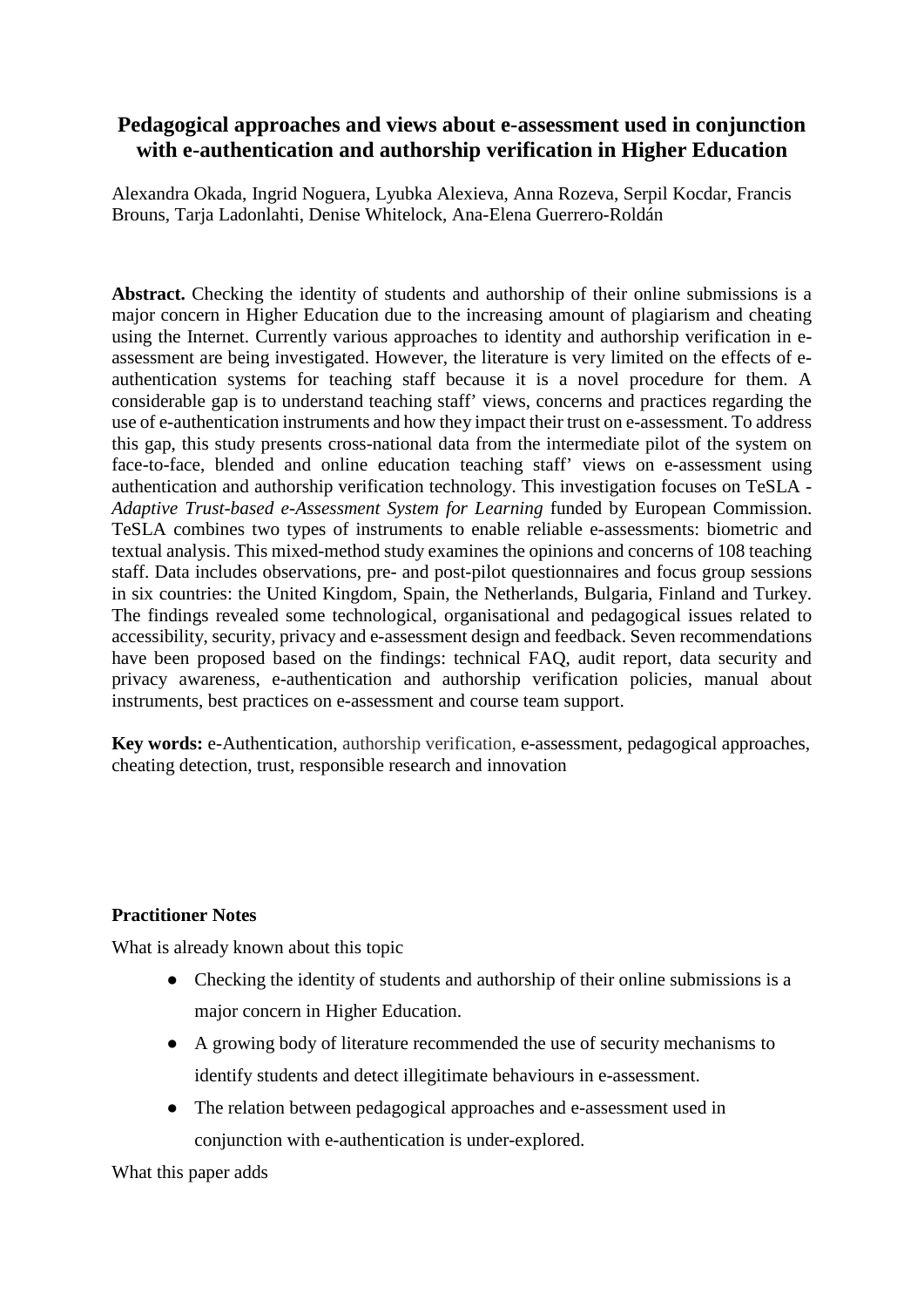- Teaching-learning process with the support of e-authentication and authorship verification instruments.
- E-assessment activities supported by face recognition, voice recognition, keystroke dynamics, forensic analysis and plagiarism detection.
- Seven recommendations are suggested to support teaching staff with e-assessment used in conjunction with e-authentication and authorship verification.

Implications for practice and/or policy

- Increasing the awareness of the TeSLA data security and privacy among all endusers will be important to increase the trust in the system.
- Universities must develop and share best procedures for verifying fraud supported by the system based on combined instruments.
- Universities should support course teams to plan useful activities and assessment tasks with e-authentication and authorship verification instruments.

# 1. Introduction

A number of researchers have investigated the benefits of e-assessment (Ferrell, 2014; Novakovich & Long, 2013; Rastgoo, Namvar, & Iran, 2010) which comprise, for instance, improved learner engagement (Ivanova et al. 2016), location and time flexibility (Mellar, 2016); instant feedback (Whitelock & Bektik, 2018), improved reliability (Noguera et al. 2018) and saving time/money (JISC, 2010). However, one of the main concerns for the adoption of e-assessment is to ensure that the person who performs the assessment is the correct claimant (authentication) and to demonstrate that the work performed is original (authorship) (Okada et al, 2015; 2018; Noguera et al. 2017). A growing body of literature has explored and recommended the use of security mechanisms to identify students and detect illegitimate behaviors in e-assessment (Harmon, Lambrinos, & Buffolino, 2010; Osman, Salim, & Abuobieda, 2012; Simon et al., 2013; Watson & Sottile, 2010). Therefore, the time is ripe to investigate at scale these types of authentication systems (Bedford et al., 2011; Ivanova et al. 2017; Kambourakis & Damopoulos, 2013; Kiennert et al, 2016).

According to European research on the impact of policies for plagiarism in Higher Education (IPPHEAE, 2013), internet usage is considered as one of the catalysts for cheating. Moreover, no simple solutions have been found to tackle this problem (Usoof et al., 2014; Bermingham et al., 2010). In order to reduce academic malpractice in online programmes, the authentication of student work through the use of digital identities has become increasingly important for universities that offer online and blended courses (Chew et al, 2015, Ardid et al, 2015). Eassessment systems are perceived as secure and appropriate when the instruments successfully identify and authenticate the examinee (Apampa, Wills & Argles, 2010; Karim & Shukur 2016; Gao, 2012). There are various types of e-authentication and authorship verification instruments, which are classified through 3 main categories (Okada et al, 2018): **(1) Knowledge** *(what you know),* which refers to students' knowledge of private information such as user ID and password; (**2) Biometrics** *(who you are)* includes two sub-categories, physical characteristics *refers to* analysis of facial expressions and voice recognition. Furthermore, behavioural patterns, refers to keystroke dynamics, based on the analysis of the rhythm and speed of typing when using the keyboard and the personal style of writing - forensic analysis;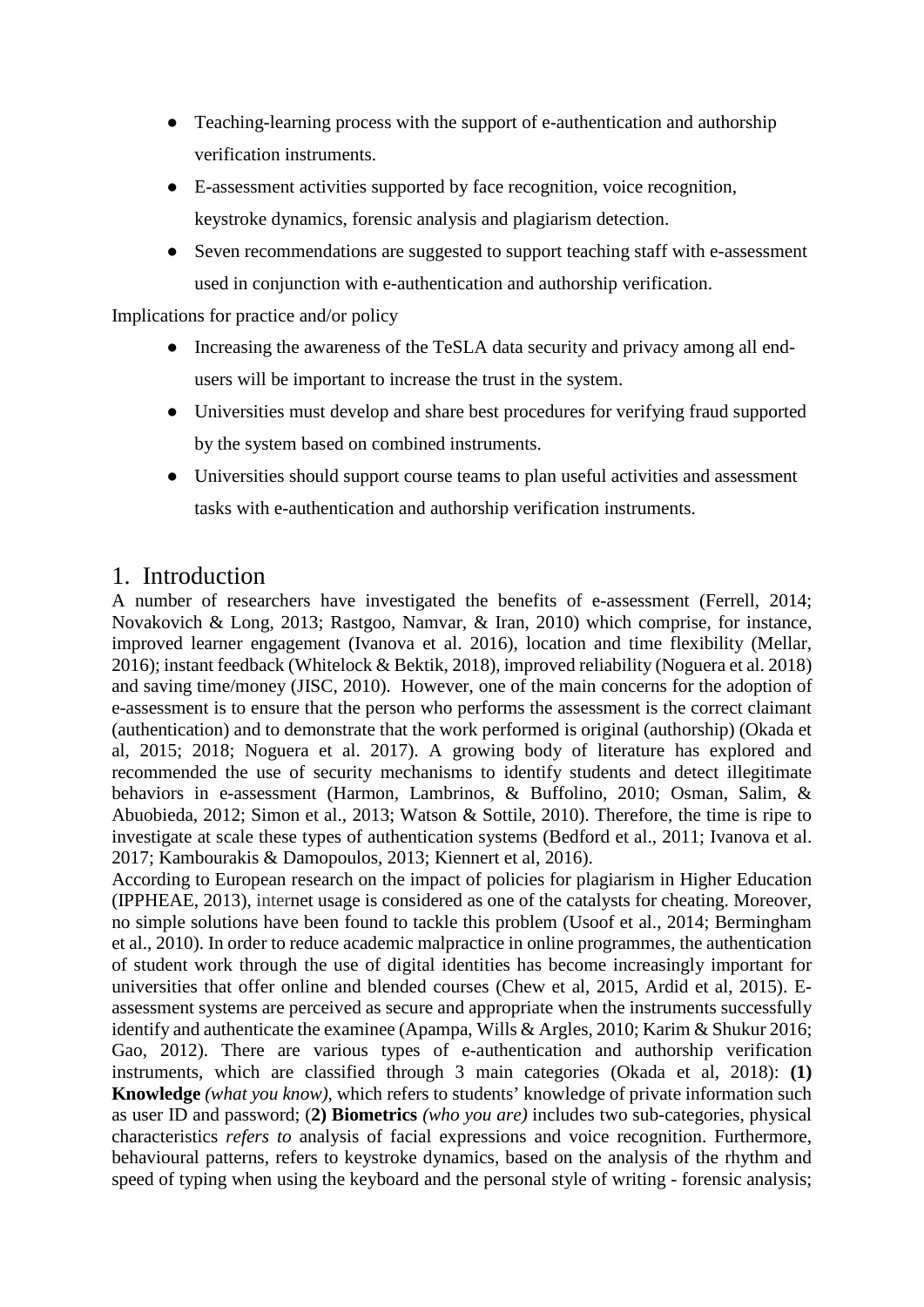and finally **(3) "Written text"** *(what you do)* refers to the process of checking the authorship of students' assignments based on anti-plagiarism and forensic analysis instruments, which enable teaching staff to verify the originality of students' learning outcomes.

This paper focuses on the use of these types of e-authentication and authorship instruments by seven pilot institutions involved in the EU-funded *TeSLA* project - *Adaptive Trust-based e-Assessment System for Learning* [\(http://tesla-project.eu\).](about:blank) Over 5,000 students participated in the pilot during the spring semester of the 2016-2017 academic year. The aim of this pilot was to test the *TeSLA* system which consists of the following combination of student authentication and authorship instruments. Those instruments based on biometrics are used to authenticate students while the instruments that analyse text serve for verifying the authorship. The Forensic Analysis instrument can also be used for authentication purposes. The instruments are described in detail below.

- Biometrics:
	- Facial Recognition (FR): analyses the face and facial expressions.
	- Voice Recognition (VR): analyses voice structures.
	- Keystroke Dynamics (KD): analyses the rhythm and speed of typing when using the keyboard
- Textual analysis:
	- Plagiarism detection (PL): detects similarities between documents using text matching.
	- Forensic Analysis (FA): analyses the personal writing style by detecting similarities among written documents submitted by each student.

The approach adopted for this study is that of Responsible Research and Innovation (RRI), which implies that teachers, researchers, technologists and students interact during the whole process of research and innovation to better align both its process and results with the values, expectations and needs of society (EC, 2017). Society and innovators through RRI become mutually responsive to each other with a view about the ethical acceptability, societal desirability and sustainability of the innovation process (Von Schomberg, 2011). This RRI work examines teaching staff perceptions of e-assessment with e-authentication. It analyses teaching staff concerns and practices with assessment activities combined with e-authentication of students' identity and authorship verification, including students with Special Educational Needs and Disabilities (SEND). Such findings will be of interest for higher education institutions, course developers, pedagogical teams and policy makers.

# 2. Opportunities afforded by technology enhanced assessment

A recent research review (Timmis et al., 2015) presents seven features of technology enhanced assessment (TEA) approaches. It highlights the critical role of technology enhanced assessment, which offers many potentially creative opportunities for innovation and for rethinking assessment purposes. Digital media provide students with new opportunities for representing knowledge and skills. Students can benefit from new ways to record achievement, such as, open badges and awards from gaming environments (Law, 2016). However, there are also various concerns, such as ethical issues and the implications for data protection and ownership of making, mixing and publishing media online and consent about how such data should be collected, used and stored. Another issue is social exclusion, for example, students might not feel comfortable with the assessment environment when they do not feel safe enough in case of failure and overly concerned with the consequences.

There is a lack of literature related to pedagogical recommendations for e-assessment with instruments for e-authentication and authorship verification. In the TeSLA project, the process of integrating these instruments starts at the course design stage (Figure 1).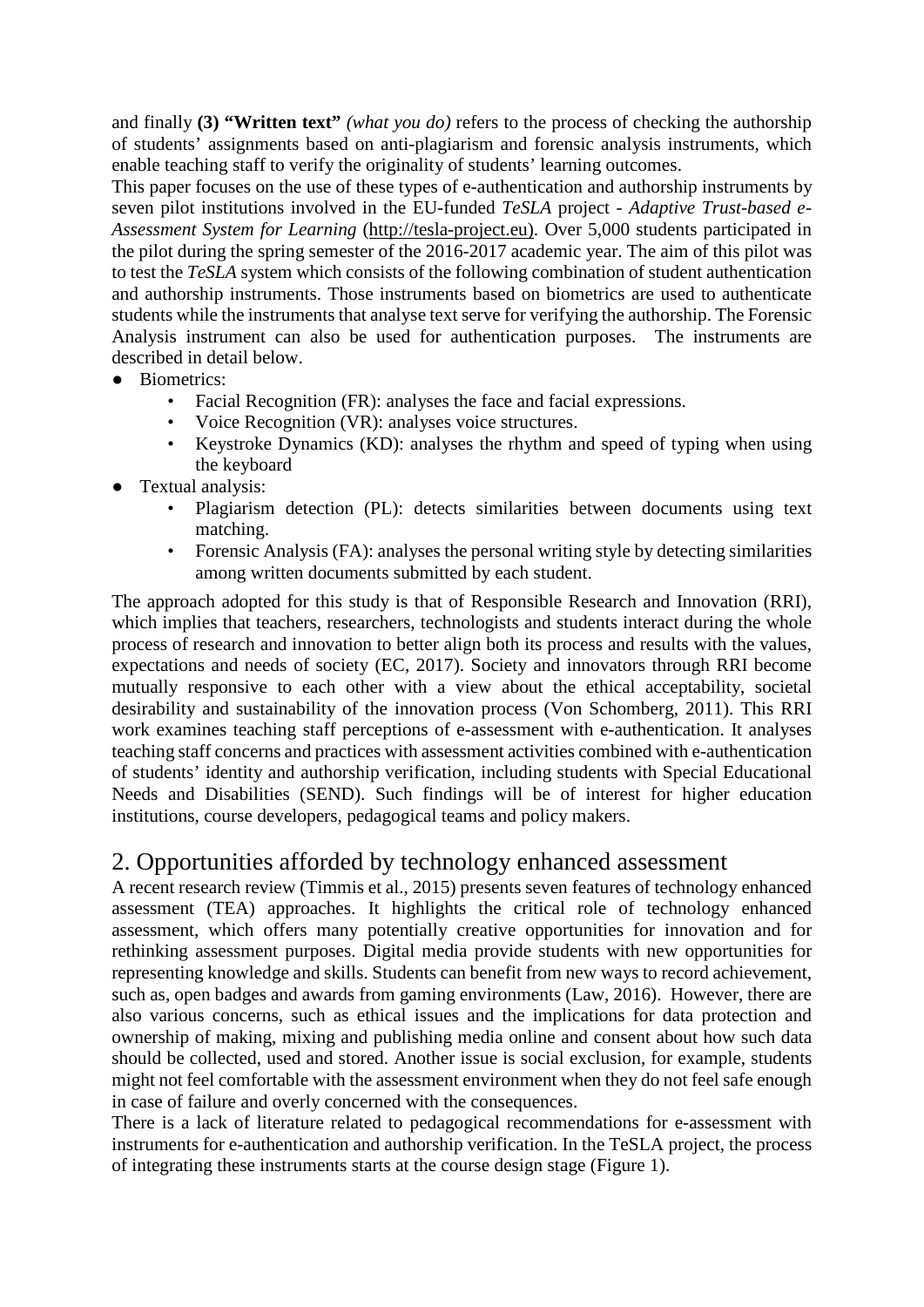

Figure 1. Teaching-learning process with the support of e-authentication and authoring instruments

The teacher redesigns, or creates new e-assessment activities, where the security instruments are enabled. Two types of activities are necessary: enrolment and real. The *enrolment activities* are used to create a learner model (a biometric model) that is later used as a reference for user authentication in subsequent real activities. They are activities with non-grading purpose that serve for user registration. The *real e-assessment activities* aim to authenticate students and validate the authorship of their work and may have grading purpose. The enrolment activities are activated at the beginning of the course and previous to the performance of the real eassessment activities. Once the enrolment activities are completed, during the academic performance process, students perform several real e-assessment activities.

The most widespread classification of learning activities is Bloom's taxonomy which differentiates between knowledge, comprehension, application, analysis, synthesis and evaluation skills (Bloom et al. 1956). Several authors have redefined these categories by incorporating new activities and tools related to digital resources (Churches, 2008; Conole, 2008; Carrington, 2016; Schrock, 2013). The specific classifications regarding e-assessment activities include questions (e.g. closed, open, multiple-choice, matching, ordering), eportfolios, essays, online discussions, concept maps, personal response systems, badging, online role playing or scenario-based activities (Stödberg, 2012; Guàrdia, Crisp, & Alsina, 2017; Trumbull & Lash, 2013). A recent study proposes a new classification of e-assessment activities organised into five competences: 1) ability to search for, process and analyse information, 2) ability to apply acquired knowledge, 3) ability to use language to communicate successfully, 4) ability to create learning products in diverse formats, and 5) ability to apply knowledge in real or simulated scenarios (Guerrero-Roldán & Noguera, 2018). Following the approach of classifying the activities based on the abilities they help to develop, in the context of the TeSLA project, e-assessment activities are organized into three categories related to what types of skills are being tested:

1. **Selection**: students select an answer (e.g. a correct answer from a list, a match or an adequate next step in a procedure).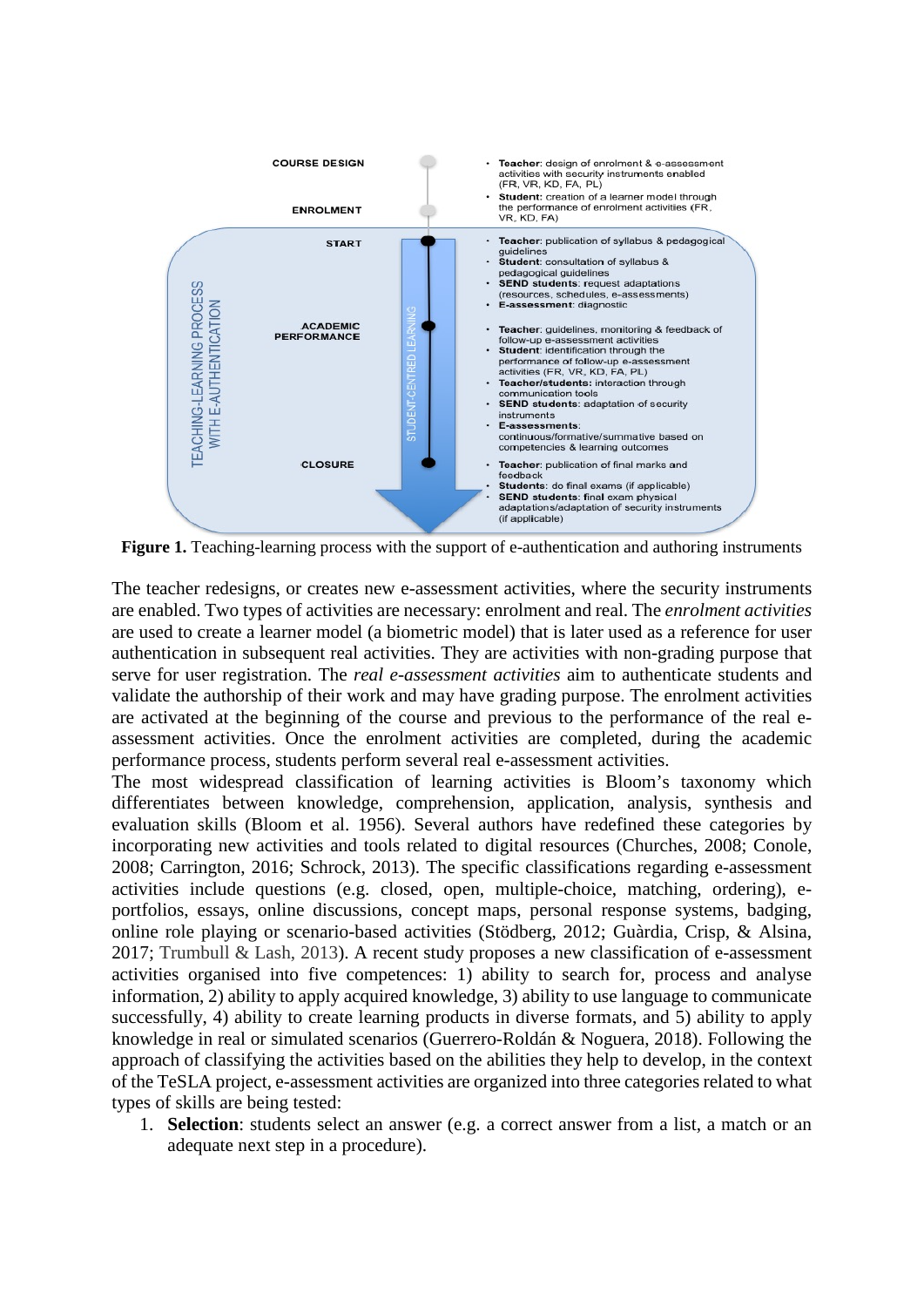- 2. **Creation:** students create an answer or product (e.g. an answer to an open question, a report, a table or an image).
- 3. **Performance:** students perform/enact/demonstrate attainment of learning outcomes (e.g. giving a presentation, taking part in a role-play, game or simulation, carrying out a laboratory practical or an internship).

These activities can be delivered in various formats. For instance, a text may be typed or generated using speech to text software, a performance may be delivered 'real-time' or submitted as a video and/or voice recording.

# 3. Methodology

The TeSLA system is being designed and refined following a cyclical process of improvement based on the data collected from three large scale pilots. This paper focuses on the experience and data gathered from the second pilot that took place between February and June 2017 within the context of seven universities (including face-to-face, blended and online modes of delivery) in six countries. These universities were: Anadolu University (AU) in Turkey, University of Jyväskylä (JYU) in Finland, Open University of the Netherlands (OUNL), The Open University of United Kingdom (OU-UK), Sofia University (SU) and Technical University of Sofia (TUS) both in Bulgaria and the Open University of Catalunya (UOC). This study aimed to check the efficacy of the TeSLA instruments while gathering feedback from users about their experiences.

To understand the various affordances and issues raised above and to contribute to the refinement of the TeSLA e-authentication and authoring instruments, we investigated teaching staff' views about the TeSLA system with respect to the following research questions:

- (RQ1) What are the pedagogical approaches used for implementing the TeSLA eauthentication and authoring instruments for e-assessment?
- (RQ2) What are the teaching staff opinions about the use of the TeSLA e-authentication and authoring instruments for e-assessment?
- (RQ3) What are the teaching staff recommendations for the use of the TeSLA instruments with students?

## 3.1 Context and participants

The participants in this study were teaching staff of undergraduate and postgraduate courses from a range of fields of study. The following Table (Table 1) illustrates the characteristics of a total of 113 courses participating in the pilot from the seven pilot institutions.

| $\frac{1}{2}$ . Online terms to the courses participating in the prior. |       |
|-------------------------------------------------------------------------|-------|
| Values                                                                  | $\%$  |
| <b>Blended</b>                                                          | 48%   |
| Online and distance                                                     | 52%   |
| Bulgarian                                                               | 15%   |
| Catalan and Spanish                                                     | 14%   |
| English                                                                 | 28%   |
| Finnish                                                                 | 19%   |
| Turkish                                                                 | 20%   |
| Continuing Professional Development (CPD)                               | 1%    |
| Post-graduate                                                           | 11%   |
| Undergraduate                                                           | 71%   |
| Undergraduate & CPD                                                     | 16%   |
| Other or missing                                                        | $1\%$ |
| <b>Arts and Humanities</b>                                              | 10%   |
| Social and Legal Sciences                                               | 66%   |
| Sciences                                                                | 6%    |
| <b>Health Sciences</b>                                                  | 2%    |
|                                                                         |       |

|  |  | Table 1. Characteristics of the courses participating in the pilot. |  |
|--|--|---------------------------------------------------------------------|--|
|--|--|---------------------------------------------------------------------|--|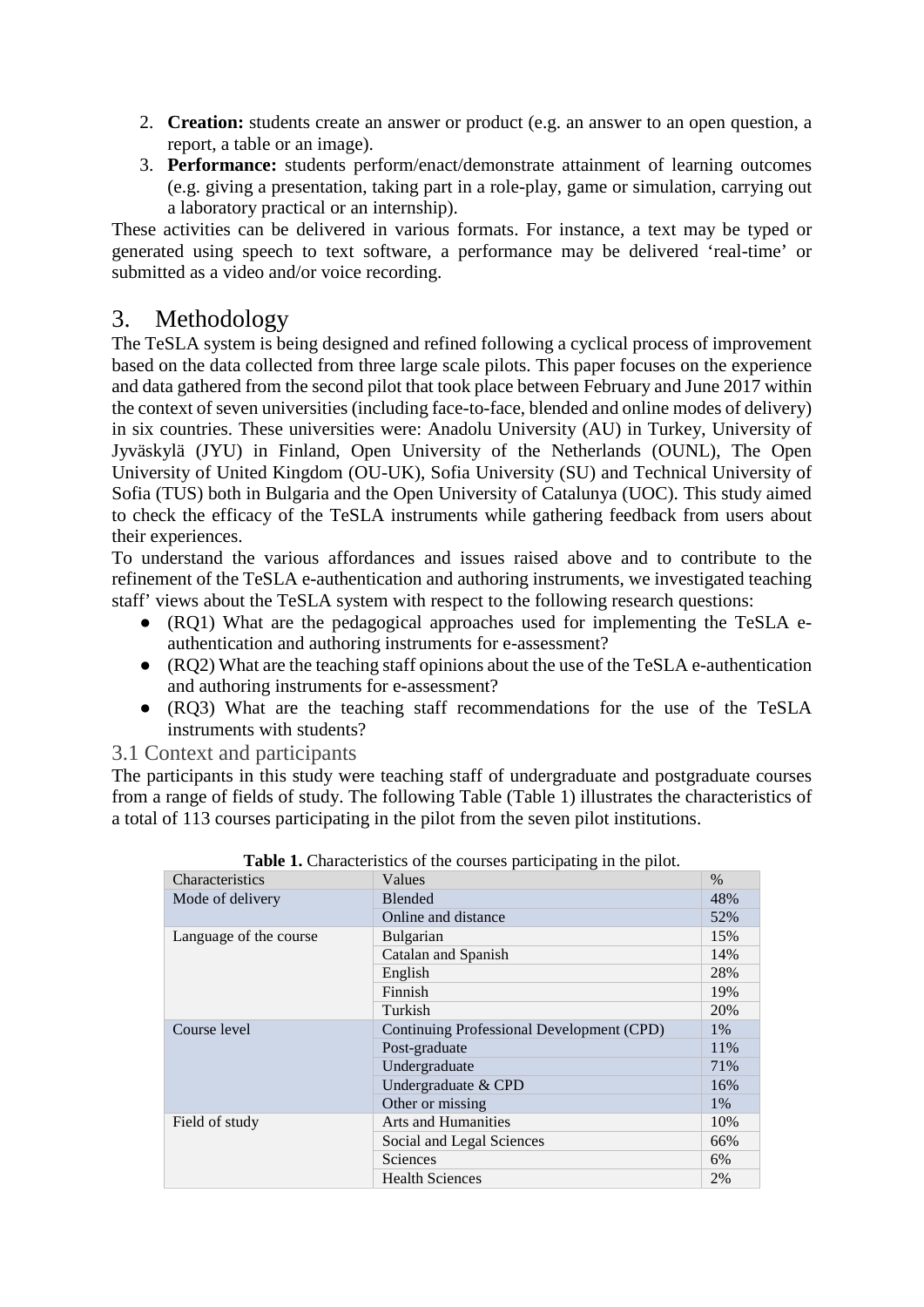| Engineering and Architecture | 5% |
|------------------------------|----|
| Other or missing             |    |

All TeSLA instruments (FR, VR, KD, FA, PL) were tested in the pilot institutions, depending on their assessment contexts and feasibility of use. The table (Table 2) illustrate the distribution of students who tested each instrument.

| Instrument                                           | AU   | <b>JYU</b> | <b>OUNL</b> | <b>OUUK</b>    | SU  | <b>TUS</b> | <b>UOC</b> | <b>Total</b> |
|------------------------------------------------------|------|------------|-------------|----------------|-----|------------|------------|--------------|
| Face Recognition                                     | 1443 | 10         | 14          | $\theta$       | 262 | 402        | 503        | 2634         |
| Voice Recognition                                    | 175  | 10         | 8           | $\Omega$       | 63  | 200        | 437        | 893          |
| Keystroke dynamics                                   | 191  | 87         | $\tau$      | 382            | 61  | 249        | 500        | 1095         |
| Forensic Analysis                                    | 72   | 103        | 32          | $\overline{0}$ | 125 | 47         | 486        | 865          |
| Plagiarism instrument                                | 70   | 80         | 132         | 266            | 125 | 89         | 455        | 951          |
| Overall number of unique<br>students per institution | 1951 | 280        | 159         | 648            | 505 | 506        | 882        | 4931         |

**Table 2.** Distribution of students that tested each instrument per pilot institution.

## 3.2 The procedures for data collection

Participants were asked to complete the following steps during the course of the TeSLA pilot:

- **Course design:** design and implement an e-assessment with instruments for students. For instance, involved typing or choosing answers in quizzes or online text submissions (FA, KD and PL), performing a presentation (FR, VR), creating artefacts (FR, VR, KD, FA & PL) or uploading documents in assignment (PL, FA).
- **Enrollment:** provide guidelines for students to create a baseline for the instruments used during the real e-assessment activities. This procedure provides initial data for the system to compare against during the e-authentication and authorship checking.
- **Pre-questionnaire:** complete a 20-question questionnaire about their demographics, views about plagiarism and cheating, their opinions about e-authentication and authorship checking instruments, data security, data privacy and trust.
- **Post-questionnaire:** complete a 15-question post-questionnaire about their experience with the *TeSLA* system after using it with students, with similar questions of the prequestionnaire.
- **Focus group:** attend 40 minutes session online or face-to-face to provide detailed views.

The key roles assumed by teaching staff who acted as the primary contact point of students were to:

- Incorporate the enrolment activities into the course plan.
- (Re)design the real activities to test the TeSLA instruments.
- Ensure enrolment activities were carried out by the overall target of students set for this pilot (a total of 3,500). The target was met and exceeded, since 4,931 students was the final total.
- Ensure assessment activities were carried out and data were captured. A total of 4622 students (not unique) tested biometric instruments (FR, VR, KD) and 1,816 tested the textual analysis instruments (FA and PL).
- Direct technical queries to the appropriate help resources, including technical team.

• Direct other project queries from students to the evaluation coordinator or pilot leader. One representative from each pilot institution was in regular communication with teaching staff, to support them and gather data about the courses and the pilot progress recorded in an online database.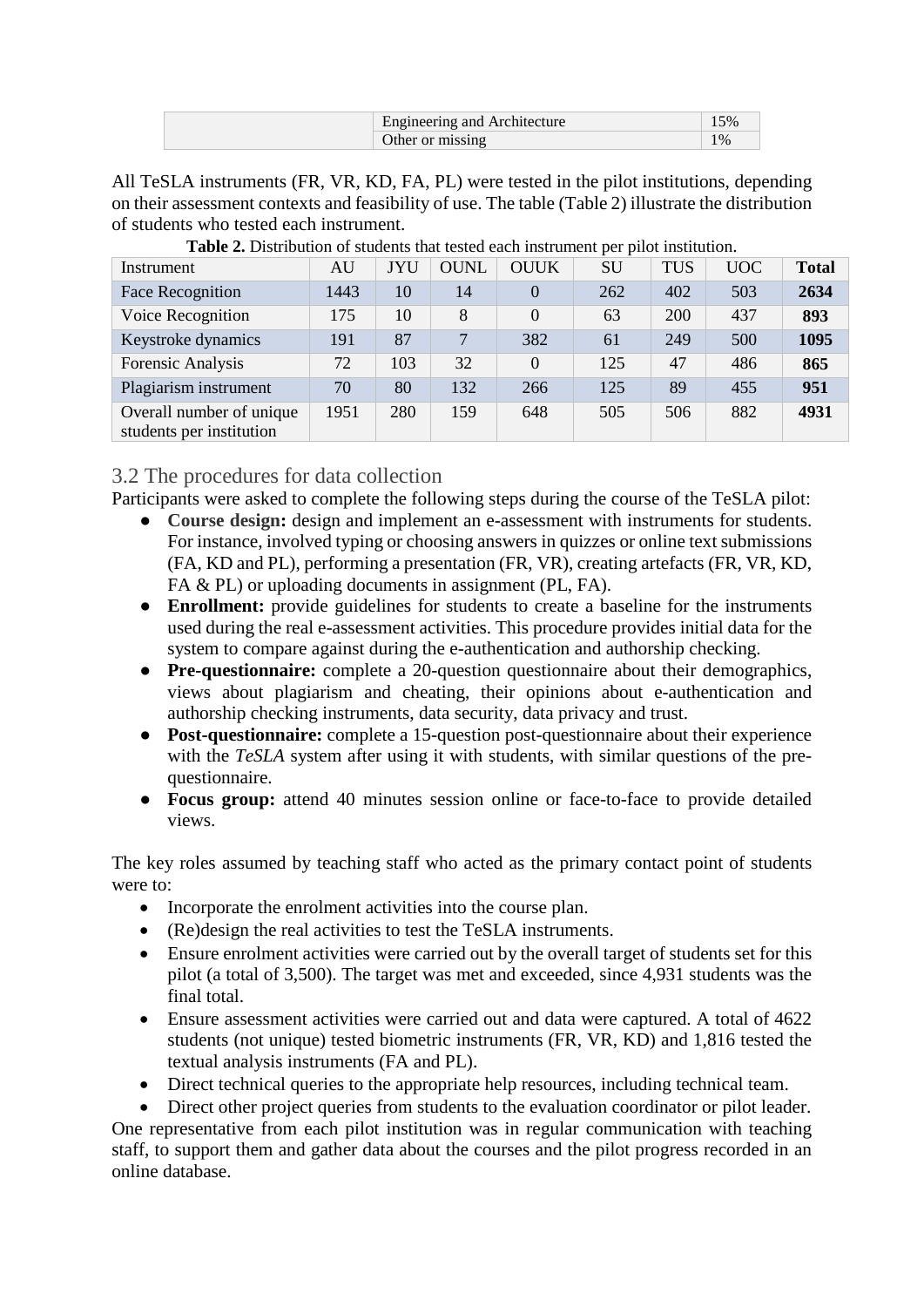A total of 108 teaching staff participated as volunteer participants in the TeSLA pilot study. Considering the total sample of participants, there was a reasonable response rate of 84% of respondents (N=78) who answered the pre-pilot questionnaire (Table 3) and 45% of them (N=42) completed the post-pilot questionnaire. This final questionnaire included a question for willingness to participate in the focus group. From these, 35 interviewees participated in the focus group sessions organised by the 7 pilot countries (Table 4).

| Items      | Values                  | N              | $\%$ |
|------------|-------------------------|----------------|------|
| Gender     | Prefer not to say       | 3              | 4%   |
|            | Female                  | 45             | 58%  |
|            | Male                    | 30             | 38%  |
| Age        | Prefer not to say       | 2              | 3%   |
|            | 30 or under             | $\Omega$       | 0%   |
|            | From 31 to 40 years old | 25             | 32%  |
|            | From 41 to 50 years old | 33             | 42%  |
|            | 51 years or over        | 18             | 23%  |
| Occupation | Course designer         | 37             | 47%  |
|            | Students' assessor      | 31             | 40%  |
|            | Course instructor       | 69             | 88%  |
|            | Other                   | $\overline{2}$ | 3%   |

**Table 3.** Teaching staff demographics from respondents to pre-pilot questionnaire (N=78).

|  |  | <b>Table 4.</b> Teaching staff participants in focus groups $(N=35)$ . |
|--|--|------------------------------------------------------------------------|
|--|--|------------------------------------------------------------------------|

|                          | AU | JYU            | OUNL      | <b>OUUK</b>    | <b>SU</b>      | <b>TUS</b> | <b>UOC</b>        |
|--------------------------|----|----------------|-----------|----------------|----------------|------------|-------------------|
| Total                    |    |                |           |                | −              |            |                   |
| Female                   |    | $\overline{4}$ | $\bigcap$ | ◠              | $\mathbf{z}$   |            | $\overline{2}$    |
| Male                     |    |                |           | $\bigcap$      | $\overline{4}$ | 2          | $\overline{2}$    |
| Course designer          |    |                | 4         | ◠              | <sub>0</sub>   | 8          | $\mathbf{z}$<br>J |
| Course Instructor        | ↑  |                | 4         | $\mathfrak{D}$ | <sub>0</sub>   | 8          |                   |
| <b>Students Assessor</b> |    |                | 4         | ◠              | <sub>0</sub>   | 8          | $\left($          |
| other                    |    |                |           |                |                |            | 0                 |

## 3.3 Data Analysis

In order to develop a unified approach to planning, implementing and reporting the outcome of the focus group sessions across seven countries, co-authors developed the focus group guidance and a template to support cross-national data analysis of qualitative data from the interviewees and quantitative data from questionnaires' respondents as well.

A deductive approach was implemented for data analysis. The research questions were used to group the data and detect the main findings. Questionnaires' results were analysed based on the number of respondents and presented as a percentage.

The cross-national template was developed based on a common and flexible system of categories grouped into 3 sets that emerged from the data analysis (Figure 2). The three sets were Technical, Organizational and Pedagogical categories, comprised of 8 themes (system interface, TeSLA instruments, real-time feedback, usability, accessibility, security and privacy, fraud detection; and, pedagogy and assessment).

## RECOMMENDATIONS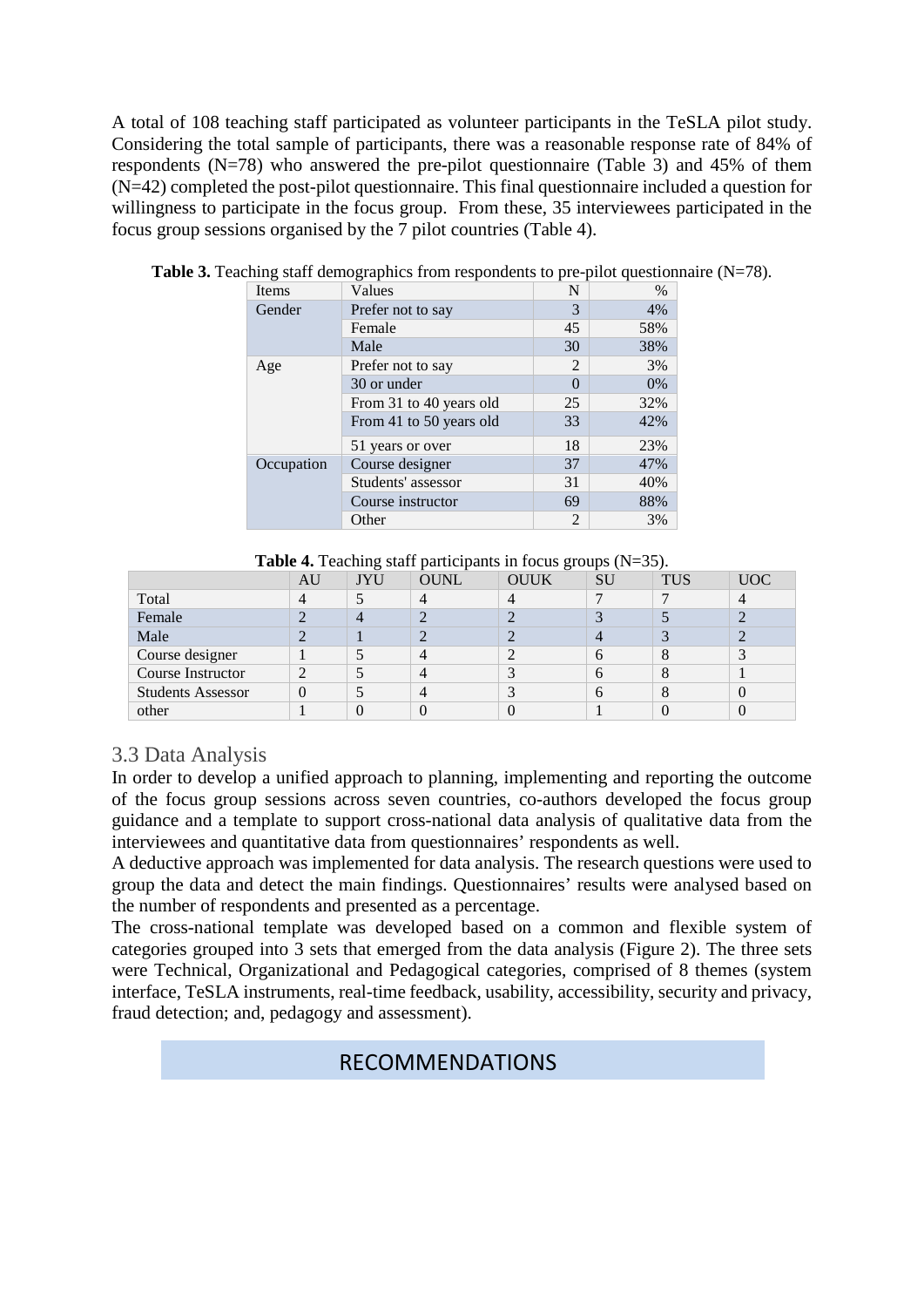

Figure 2. Categories for data analysis of e-assessment with e-authentication instruments

# 4. Findings

4.1 (RQ1) Pedagogical approaches for teaching staff interested in TeSLA

The underlying TeSLA Educational Assessment Model describes an 'Assessment' as "an assembly of one or more 'Activities' designed to measure 'Learning Outcomes' with the aim to establish (collect evidence of) a person's competences (cognitive and non-cognitive traits) at a particular moment in time". (Janssen, Guerrero-Roldán, Hermans, & Noguera, 2018). The response to an activity ('Activity Response') can be of various kinds (i.e. the learner has to select, create or perform). An Assessor applies "Assessment Criterion" defined in connection with an activity to the Activity Response of a Learner or a group of learners. The response format comprises: mouse click, text, sound, image or programming code. The Assessor determines the Result (e.g. mark, feedback).

Based on the literature and the scenarios where the TeSLA instruments have been integrated within the pilot, Table 5 presents a set of e-assessment activities that can be used for eassessment.

These activities were grouped according to the Bloom revised taxonomy (Krathwohl, 2002) and indicates the five instruments to support the design of assessment activities using eauthentication. These were grouped in the 3 categories previously explained (Figure 1)

To answer the first research question about pedagogical approaches used for e-assessment with e-authentication, data collected from universities about the e-assessment activities descriptions using the online database were categorised based on TeSLA practical categories used with teaching staff, Bloom's revised taxonomy, online activities and the five TeSLA instruments (Table 5).

| <b>TeSLA</b> | <b>Bloom taxonomy</b>           | <b>Online activities</b>                                                   | <b>FR</b> | VR | <b>KD</b> | FA | <b>PL</b> |
|--------------|---------------------------------|----------------------------------------------------------------------------|-----------|----|-----------|----|-----------|
| Selection    | Recall facts,                   | Complete quiz-based exams                                                  |           |    |           |    |           |
|              | concepts                        | Complete questionnaires with multiple<br>choice and students can use voice |           |    |           |    |           |
| Performance  | Understand,<br>explain ideas or | Complete questionnaire with open<br>questions (250 characters)             |           |    |           |    |           |
|              | meanings                        | Participate in a discussion forum, blog<br>notes, or learning diary        |           |    |           |    |           |
|              |                                 | Participate in a web conference with a<br>discussion chat                  |           |    |           |    |           |
|              | Apply, use<br>knowledge in new  | Give an oral presentation                                                  |           |    |           |    |           |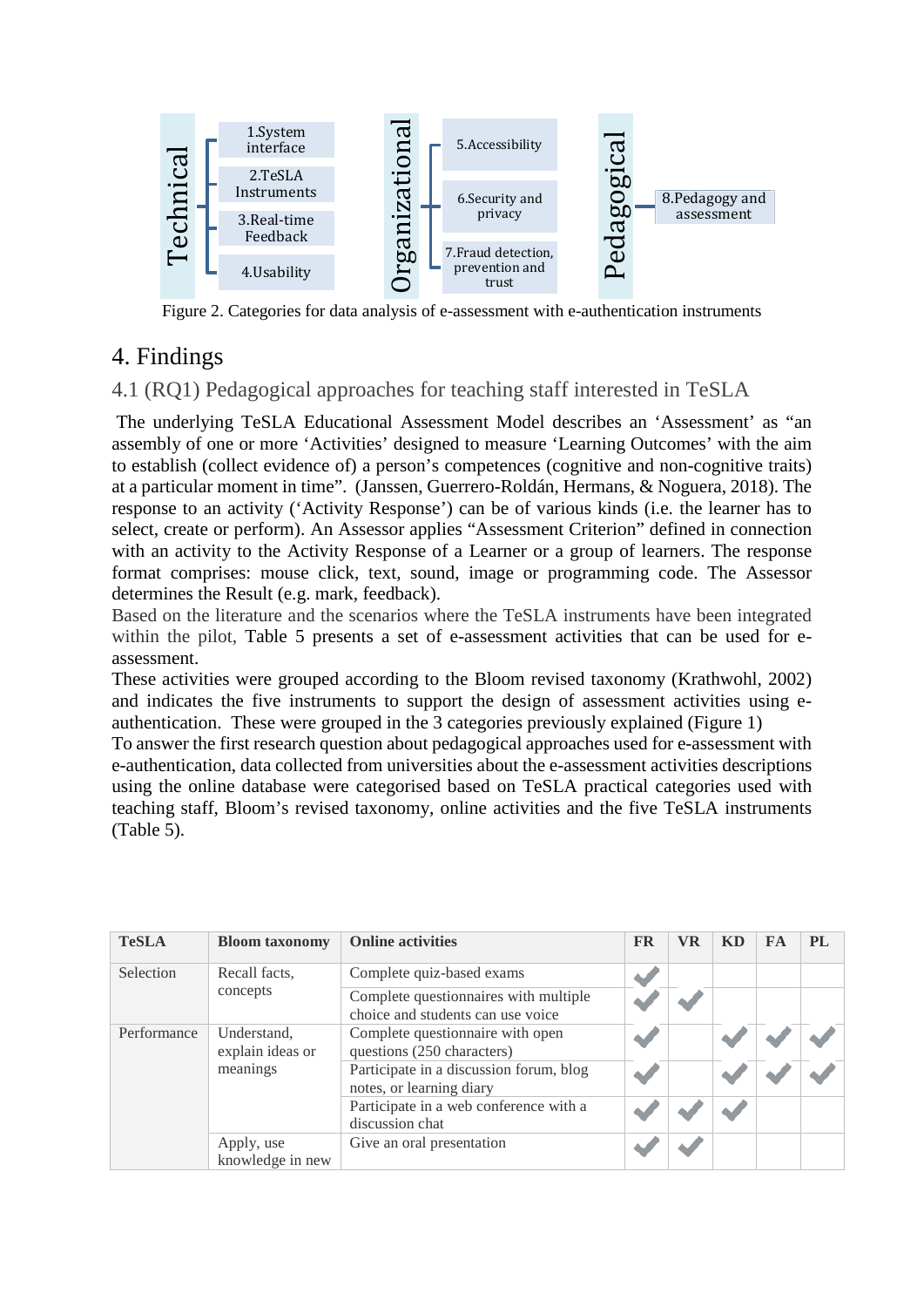|          | situations or for<br>inquiry-based   | Participate in a game or simulation task<br>(with voice)                                            |  |  |  |
|----------|--------------------------------------|-----------------------------------------------------------------------------------------------------|--|--|--|
|          | learning or<br>problem solving       | Take part in a role-play (with voice)                                                               |  |  |  |
|          | Analyse<br>(compare,                 | Carry out a practice in a laboratory (with<br>voice explanation)                                    |  |  |  |
|          | connect ideas),<br>evaluate (justify | Execute data analysis using Excel or<br>software (with voice explanation)                           |  |  |  |
|          | decisions)                           | Solve mathematical problems (using text)<br>and/or voice explanation)                               |  |  |  |
| Creation | Create<br>Produce original           | Development of a multimedia presentation<br>or video clip (with voice slides)                       |  |  |  |
|          | work                                 | Elaborate a poster or infographic about a<br>research topic (with voice)                            |  |  |  |
|          |                                      | Develop programming code                                                                            |  |  |  |
|          |                                      | Elaborate academic paper (essay) or report<br>about a research theme or final written<br>assignment |  |  |  |

Table 5. Potential E-assessment activities in conjunction with face recognition, voice recognition, keystroke dynamics, forensic analysis and plagiarism detection

Altogether a full range of pedagogical activities linked to Bloom's taxonomy could be tested with the TeSLA instruments but not all authentication tools could test all the tasks. Careful selection was required.

Table 6 presents the practical considerations in order to instantiate the pedagogical framework about the respective activities where the TeSLA instruments were tested. This information was gathered through the online database and refers to teaching staff who participated in this study.

|                              | $\sim$ $\sim$ $\prime$ |
|------------------------------|------------------------|
| Values                       | $\%$                   |
| Formative                    | 62%                    |
| Summative                    | 23%                    |
| Diagnostic                   | 4%                     |
| Other or missing             | 10%                    |
| At home                      | 85%                    |
| At university                | 15%                    |
| Supervised                   | 15%                    |
| Unsupervised                 | 85%                    |
| Individual                   | 93%                    |
| Collaborative                | 6%                     |
| Individual and Collaborative | 1%                     |
| Select answer                | 17%                    |
| Create answer or product     | 73%                    |
| Perform/enact/demonstrate    | 10%                    |
| Mouse click                  | 14%                    |
| Text                         | 61%                    |
| Sound (oral input)           | 8%                     |
| Image (picture, video)       | 17%                    |
| Programming code             | 0%                     |
|                              |                        |

**Table 6.** Practical considerations where the TeSLA instruments were tested (N=108)

In general, the e-assessment activities where the TeSLA instruments have been tested represent a balanced sample in terms of assessment purposes. In terms of context, e-assessment was used for formative purposes (62%) summative  $(23%)$  and diagnostic (4%). The majority of them have been designed to be conducted at home (85%), in an unsupervised way (85%) and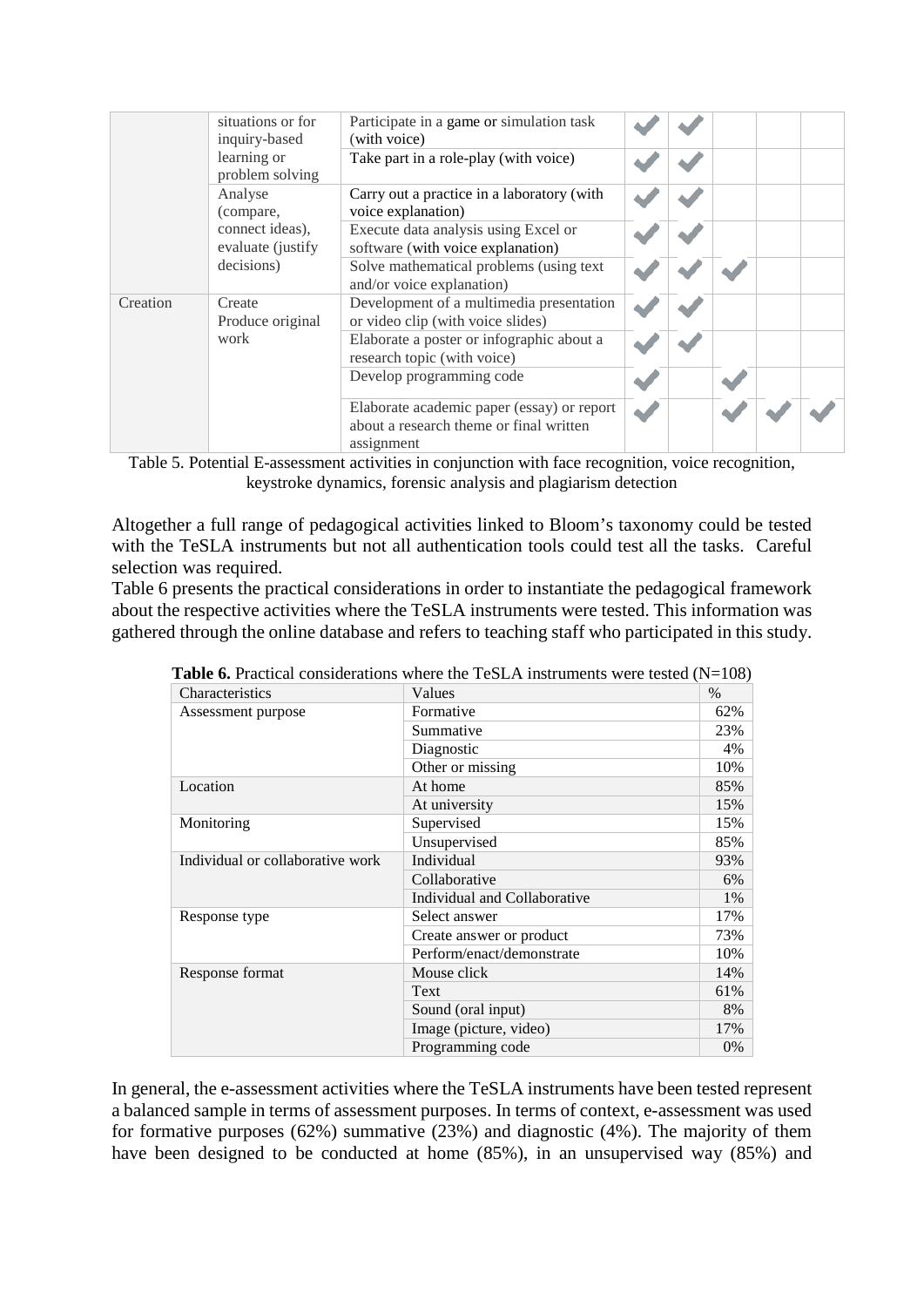individually (93%). The response type most used has been the creation of an answer or product (73%) in text format (61%).

The common e-assessment scenarios among the institutional partners were: create an answer or product (73%) select an answer (17%) and perform/enact/demonstrate (10%). The type of response format provided by students were text (61%), image (17%), mouse click (14%) and then sound (8%).

4.2 (RQ2) Teaching staff opinions about the use of the TeSLA.

Data from the teaching staff post-questionnaire show that the majority of partner universities staff considered e-authentication relevant and agreed that "their university is working to ensure the quality of the assessment process" (AU, JYU, SU and TUS 100%, UOC 91% and OUUK 75%). They also "trust an assessment system in which all assessment occurs online" (JYU 100%, SU 83%, AU and OUUK 75%, UOC 69% and TUS 50%).

In addition, data from respondents indicated that the main advantages of e-assessment with eauthentication based on educators' views were:

- 1. "To save time in commuting" (all institutions: 50%-100%).
- 2. "To prove originality of the students' work" (SU: 83%, OUUK: 75%, JYU: 60%, AU: 50%, TUS: 50%).
- 3. "To avoid face-to-face assessment" (SU: 67%, UOC: 66%, AU: 50%).
- 4. "To better adapt assessment to students' needs" (OUUK: 75%, AU: 50%).

Based on the pre-pilot questionnaire data, most of staff members from the universities confirmed that students occasionally cheat in their courses (OUUK: 75%, UOC: 56% , JYU: 56%, OUNL: 50% and SU: 50%). The majority of respondents agreed (more than 90% from all universities) that *"*It is cheating if a student copy/pastes information from a website in a work developed by the student without citing the original source". However, these respondents mentioned that were "not so sure about students who plagiarise when they work together and submit similar work" (SU: 50%, TUS: 43%, UOC: 26%). They also confirmed that "There are clear and specific rules to follow at their institution to deal with cheating", for example, AU (99%), UOC (93%), JYU (89%), OUUK (75%), TUS (71%), SU (50%), OUNL (50%).

However, a significant number of respondents (more than 50%) found that the key disadvantages of e-assessment were:

- "Work overload in performing the assessment activities" (OUUK: 75%, SU: 67%, UOC: 44%).
- "To spend time in learning to use new technologies" (OUUK: 75%, JYU: 60%, AU: 50%).
- "Time overload in assessing the activities", particularly (AU: 50%).

In addition, data about respondents' views also confirmed a few issues about security and privacy, such as students' resistance in sharing personal data. For example:

- "*Some students were very critical about sharing this kind of personal data"*. JYU
- "*Some students, who used face recognition tool, were asking about who will watch their videos and what the aim of it is*". SU
- "*Some students complained about privacy. One student left the pilot due to the amount and use of personal data collected*". UOC
- "*Some students asked various questions about data privacy and security by email*". **OUUK**

## 4.3 (RQ3) Teaching staff recommendations about the use of the TeSLA.

Table 7 presents the summary of thematic data analysis of the interviewees' technical needs, organisational views and pedagogical issues and recommendations. These categories are linked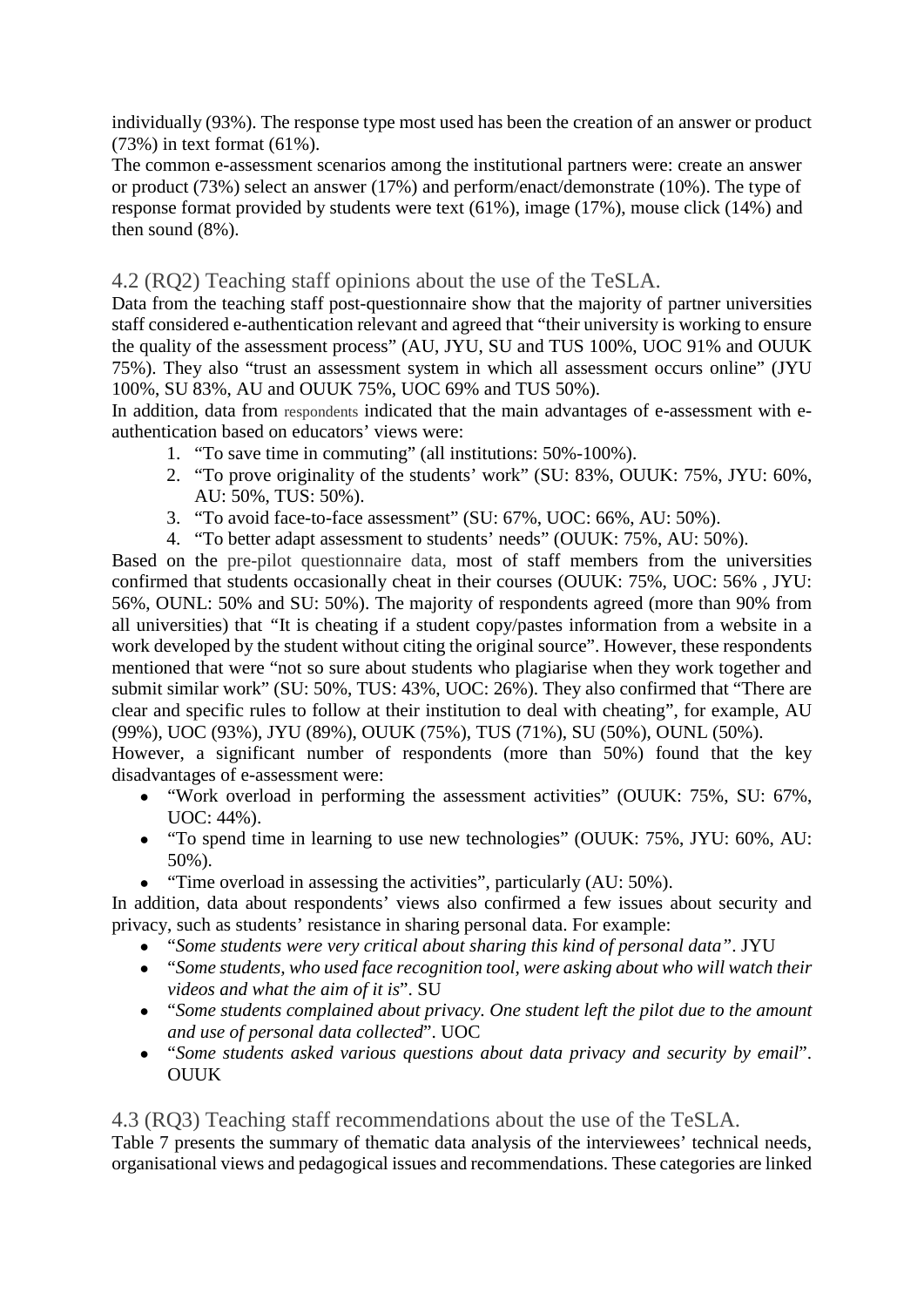to the 8 themes (Figure 1) used to identify various indicators that emerged from the data which are synthesized with snapshots.

| <b>Categories</b>  | <b>Themes</b>   | <b>Indicators</b>   | <b>Snapshots</b>                                                                 |
|--------------------|-----------------|---------------------|----------------------------------------------------------------------------------|
| [I]Technical       | 1.System        | Guidance            | More guidance from the system to                                                 |
| needs              | Interface       |                     | combine instruments and analyse                                                  |
|                    |                 |                     | outcomes                                                                         |
|                    | 2.TeSLA         | Familiarity         | Knowledge about the instruments                                                  |
|                    | Instruments     |                     | (including technical requirements) early                                         |
|                    |                 |                     | to plan activities                                                               |
|                    | 3. Feedback     | <b>Audit Report</b> | Audit Reports that can be accessed                                               |
|                    |                 |                     | quickly after the activity including results                                     |
|                    |                 |                     | about the enrolment completion and the                                           |
|                    |                 |                     | instruments' outcomes                                                            |
|                    | 4. Usability    | New devices         | More flexible options for mobile devices                                         |
| [II]Organisational | 5.Accessibility | Inclusive tasks     | Adapting different instruments and tasks                                         |
| issues             |                 |                     | according to their needs for students with                                       |
|                    |                 |                     | Special Educational Needs and                                                    |
|                    |                 | SEND assistance     | Disabilities (SEND)                                                              |
|                    |                 |                     | Some SEND students had difficulties with<br>the system based on their disability |
|                    | 6.Security      | Flexibility of      | TeSLA might support the shift from                                               |
|                    | Privacy         | e-assessment        | human invigilated exams to system                                                |
|                    |                 |                     | invigilated exams                                                                |
|                    |                 | Privacy concerns    | Various students felt comfortable by                                             |
|                    |                 |                     | sharing their data but some of them had                                          |
|                    |                 |                     | concerns about their privacy and data                                            |
|                    |                 |                     | security                                                                         |
|                    | 7.Fraud         | Cheating prevention | An opportunity to limit cheating in the                                          |
|                    | prevention      |                     | university education                                                             |
|                    | Trust           | Fair assessment and | Convenience and "fair assessment and                                             |
|                    |                 | accreditation       | accreditation of students based on their                                         |
|                    |                 |                     | merits"                                                                          |
|                    |                 | Reliable system     | Reliable<br>system<br>will<br>increase<br>the                                    |
|                    |                 |                     | confidence of the institution                                                    |
| [III]Pedagogical   | 8.Assessment    | Course design       | Change in course design required to use                                          |
| aspects            |                 | changes             | TeSLA effectively                                                                |
|                    | Pedagogy        | New types of e-     | Opportunities of "new kinds of                                                   |
|                    |                 | assessment          | assessments"                                                                     |
|                    |                 | Variety and         | More open-ended questions, and variety                                           |
|                    |                 | regularity          | of types of assessment needed                                                    |

**Table 7.** Summary of findings related to pedagogy (themes, indicators and snapshots)

All partners mentioned that the TeSLA system had improved, and the instruments were well received by the students*.*

In terms of technical needs, most of interviewees considered TeSLA easy-to-use and userfriendly system. However, they would like to obtain more **guidance** from the system to combine instruments and analyse outcomes in order to use the instruments more effectively.

"*Teachers need to get to know the instruments early enough to be able to plan useful and meaningful activities"* (JYU). It might be more "effective when at least two instruments are combined – voice and face recognition or keystroke dynamics and face recognition" *(SU)*.

The **familiarity** with instrument and more knowledge about the technical requirements will help teaching staff to support their students.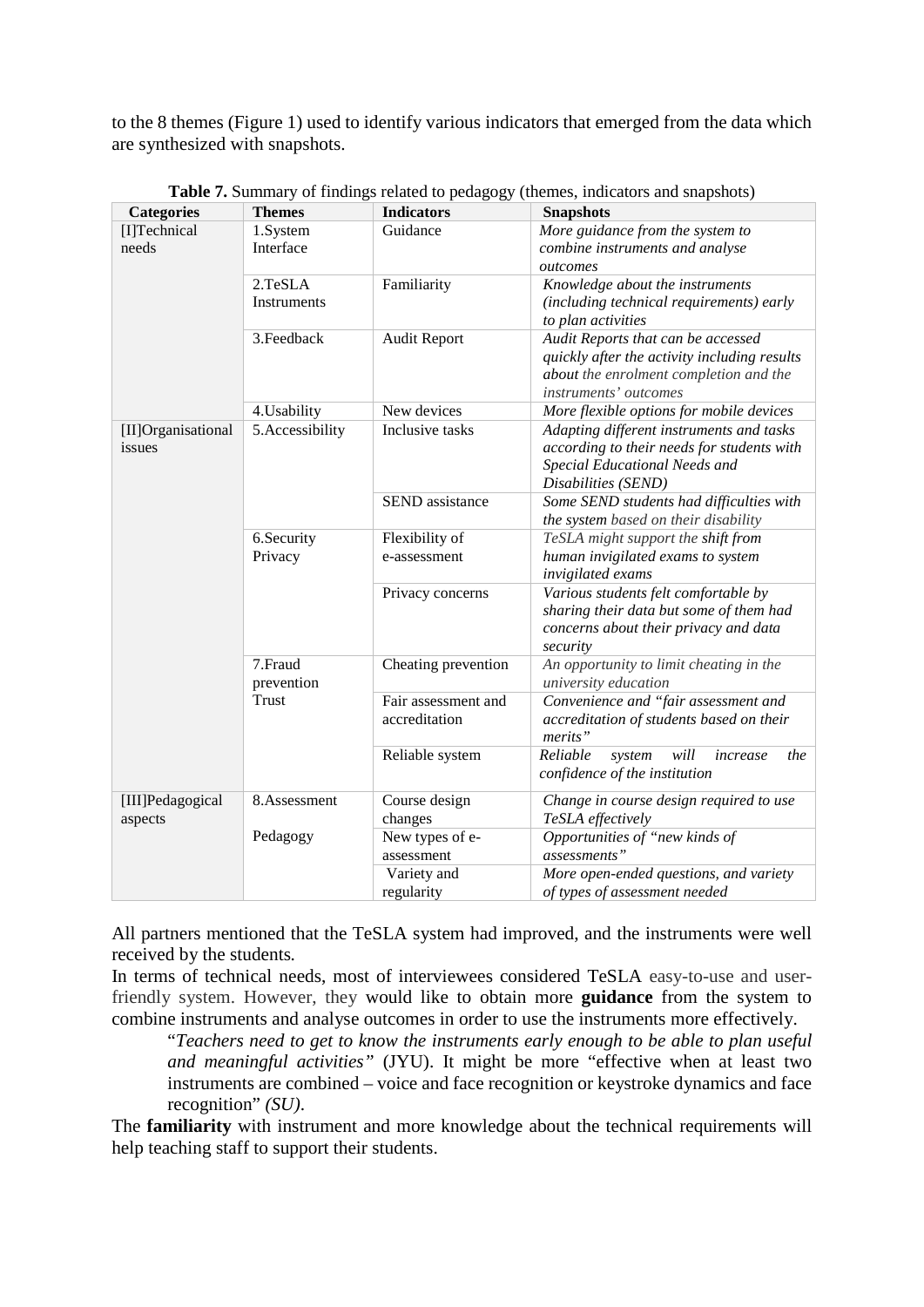*"There were students who worked with older versions of Office apps (2003) and used Internet Explorer browser, and there were many issues with them" (SU).*

*"In* some *courses we ask students to attach charts and images, I'm not sure if the authorship can be checked in such cases" (UOC).*

Interviewees mentioned that they would like also **reports** that can be accessed quickly after the activity is completed, however, feedback should be simple with information to help them make decisions. They would like to be notified when:

*"Are several faces detected in the camera frame?" (TUS).*

*"Cases where the same person performs differently in the enrolment and in other activities. For example, is the keystroke rhythm different? Is the writing style different?"* (UOC).

"*when the system does not recognise a student? (OUUK).*

Interviewees also mentioned about **mobile devices**. They won't recommend taking an assessment using mobile phones because the screen is very small. However, if TeSLA can work in mobile devices they think that this would be very useful for students, particularly because

*"Students use their voice, camera and fingerprint authentication frequently on their mobile phone*" (OUUK).

**In terms of organisational views,** some interviewees presented positive comments related to the system that enabled **inclusive** e-assessment **tasks** for *special educational needs and disabilities* students (SEND).

*"I felt a little bit intimidated showing my face and been recorded. However, in my case [it's a SEND student] this system will be very helpful for adapting the assessment to my needs*" (UOC).

"*Students can use other programs and browsers/tabs on their computer while completing the exam, their actions during the assessment are not observed*" (SU).

Whereas others also shared a few concerns related to accessibility. For example, e-assessment with e-authentication will require technical **assistance** and more alternatives for SEND as described below.

"*Low fine motor students had problems with keystroke dynamics" (OUUK)* and "*Students with dyslexia who stammer were not comfortable with voice recognition" (SU).* 

Interviewees also commented about security and privacy. TeSLA enables **flexibility** of eassessment "*A person can shift comfortably from the human-managed exams to the systemmanaged exams*" (AU). They mentioned that "*most of the students did not point privacy issues as they participated in the pilot on a voluntary basi*s**"** (UOC). However, some educators mentioned that "*There were some students who did not want to share their information*" (AU). They also expressed that "*Students are nowadays more aware of the privacy and security issues than earlier, and that they can and will question these matters*" (JYU).

"*Our students found positive to be informed about Data Protection including consent form, but some of them presented various questions, such as: what data is sent when TeSLA is active? How is the data sent? What protocol is used? Is the data transmission secure? (Is the data sent encrypted using a reasonably secure key?) what is visible to the Open University? Will they be forced to use this regardless of their data privacy and security concerns?*" (OUUK).

Their comments related to fraud, prevention and trust, revealed their views in terms of **cheating prevention** they consider that "*e-authentication will increase the trustworthiness of elearning however fraud would still be possible*" (SU), and **fair assessment and accreditation** *"teachers considered that the system will make students feel more secure for those students that do not cheat*" (UOC). Interviewees perceived TeSLA as *"reliable system that fits to*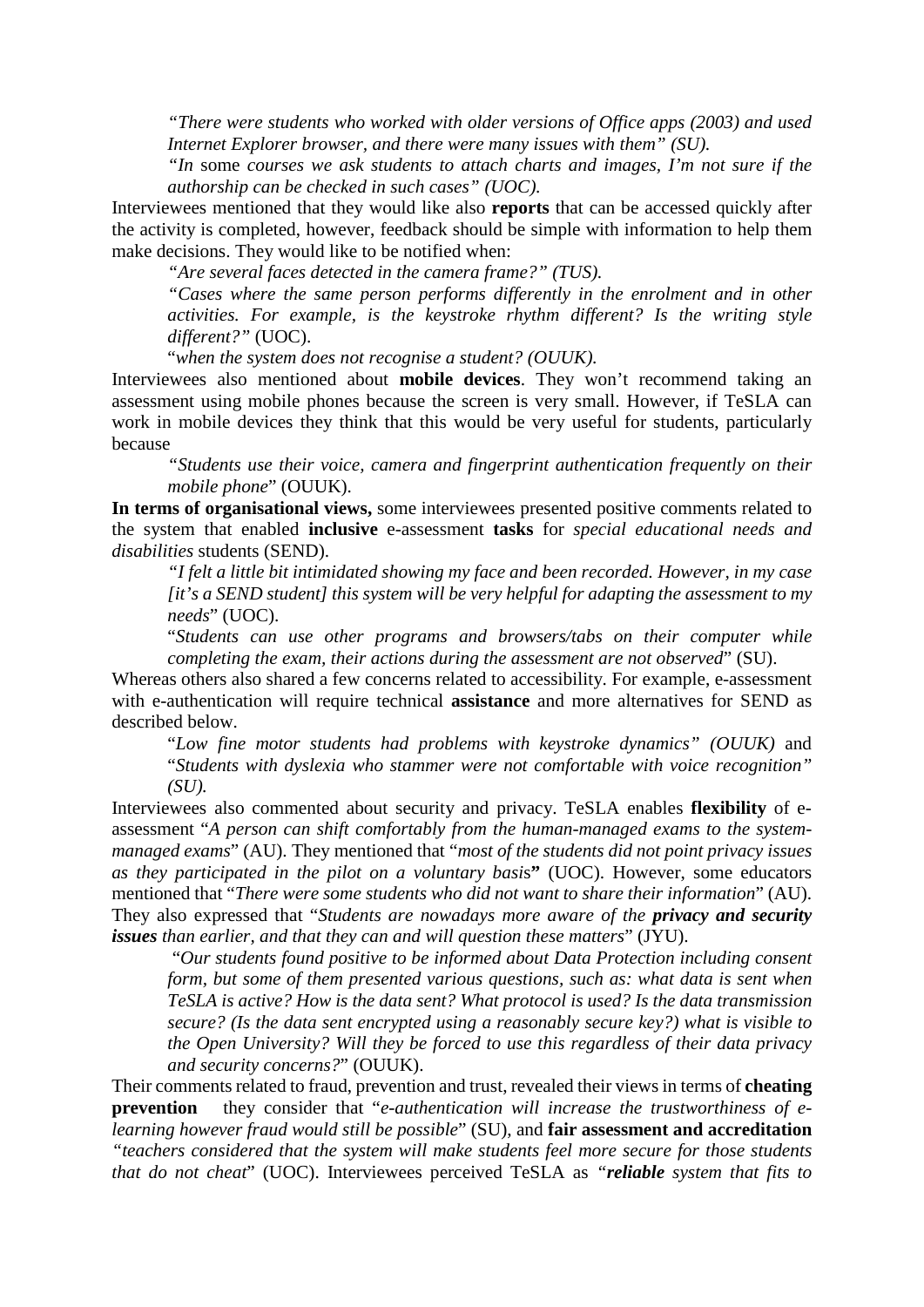*contemporary living and recent trends in higher education.*" (SU), which "*will increase the confidence of the institution*" (TUS). Teachers see that *"there is a lot of possibilities with the use of TeSLA, especially if it provides reliable results"* (OUNL).

**In terms of pedagogical issues**, interviewees mentioned that e-authentication requires some **changes** about existent course design, for example, "*more open-ended questions OUNL*" Interviewees considered that TeSLA system will increase the opportunities of "*new kinds of assessments*" (JYU). For that, it will be necessary **variety and regularity,** that means, "*variety of types of assessment*" (AU) and *"*regular assessment *that creates extra chances to demonstrate what has been learned and done during the course" (OUNL).*

# 5. Discussion and final Remarks

The teaching staff used diverse pedagogical approaches which consisted of a range of scenarios and a variety of types of e-assessment (Mellar, 2016; Crisp, 2014; 2010), which matched the authentication tools chosen (Noguera et al, 2017). All instruments opened up new types of both formative and summative assessments (Trumbull & Lash, 2013; Whitelock, 2011). Nevertheless, the response type and response format constituted the basis for the selection of instruments. Depending on the response type of e-assessment activity (Janssen et al. 2018), some instruments appeared to be more suitable than others. The revised Bloom's taxonomy (Bloom et al., 1956) has assisted with the description and communication of adapted pedagogical activities for e-assessment with e-authentication.

The approach adopted by all the partners when using the TeSLA instruments was a student centred one (ESG, 2015; Baneres et al., 2016). The assessments were designed to allow the students to reveal their skills and understanding of the different knowledge domains to the best of their abilities. The teachers also wanted to increase the students' trust in the various authentication tools and the system as a whole. This is because the consent forms complied with EU regulations (EC, 2012; EMHE, 2012) and were communicated as simply as possible so that students could understand that their personal data was protected and any information from their TeSLA usage would be applied within their own University's Policy & Procedures if cheating was detected.

Partners described a positive acceptance of TeSLA instruments across different course teams, instructors and students. They also mentioned a few issues that might increase the trust in the system and instruments. Pilot coordinators play an important role to communicate needs and technical issues to the technology developers and keep course teams and students – including SEND students – well informed and supported on security and privacy as well as on fraud detection (QAA, 2016), prevention and trust (Okada et al., 2018; Mellar et. al., 2018; Park 2004). For that seven recommendations are suggested to support teaching staff with eassessment with e-authentication and authorship checking in terms of:

### **Technical needs**:

- (1) **Technical FAQ** that provides information about the system will be useful for teaching staff to avoid or deal with problems faced by them or their students.
- (2) Prompt **audit report** about the results of each instrument with guidelines for the university staff will be helpful for them to check and interpret results and ensure the quality of the e-assessment.

## **Organisational issues:**

- (3) **Data security and privacy awareness** for teaching staff and students will be useful through more information about the e-authentication and authorship verification instruments to promote trust in the system.
- (4) Universities must develop and share **e-authentication and authorship verification policies** for verifying and dealing with fraud. This should include legal and ethical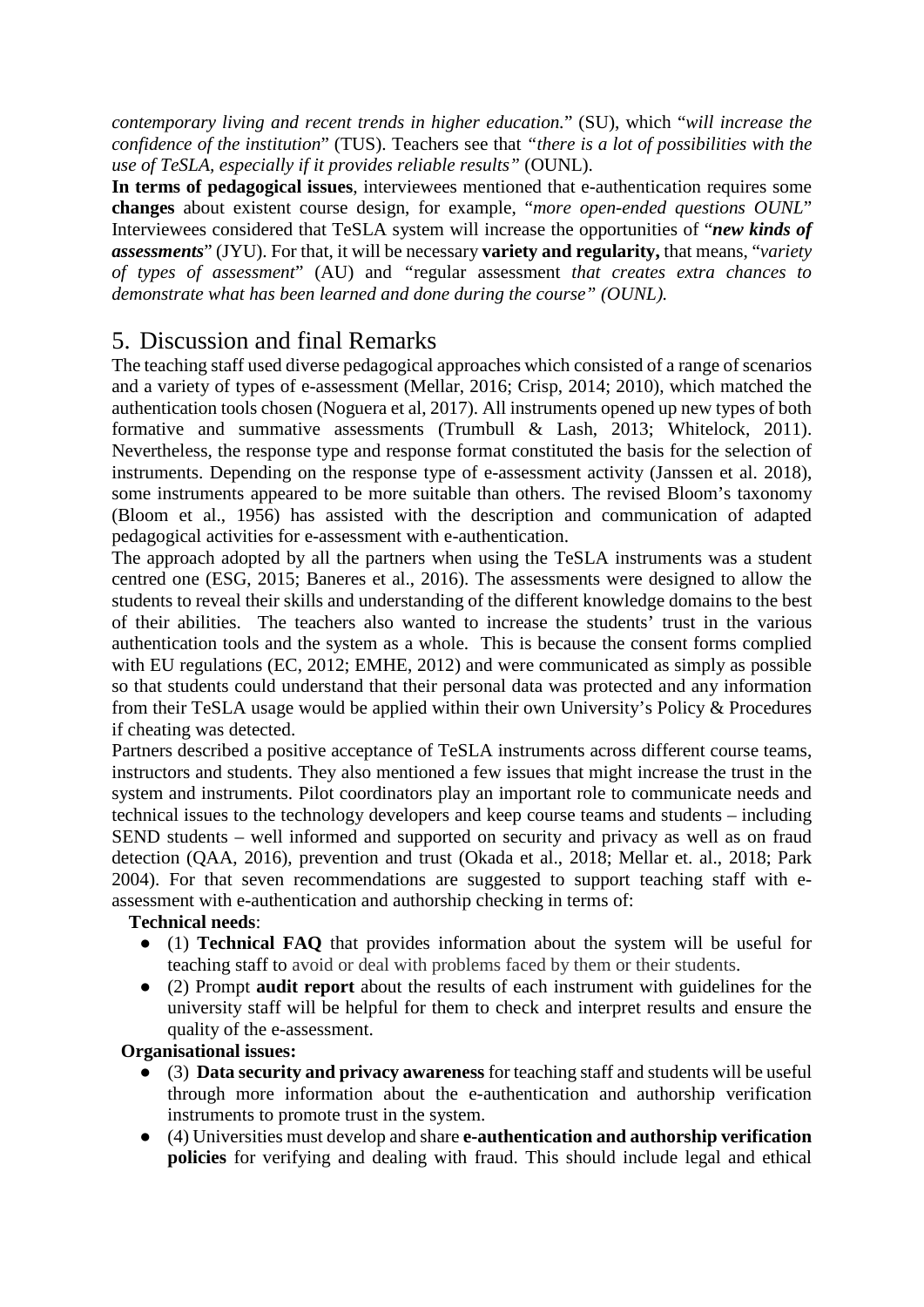recommendations to deal with problems and measures to prevent academic malpractices and for quality assurance.

● (5) Local guidelines such as a **manual about the instruments** with instructions should include information on data protection and privacy; and fraud detection and prevention.

#### **Pedagogical aspects:**

- (6) Pedagogical teams must discuss and share **best practices of e-assessment** that can be combined with TeSLA instruments.
- (7) Universities should offer **course team support** for academic staff to plan useful activities and e-assessment tasks with TeSLA system.

The e-assessment activities were designed to fit the TeSLA instruments, but like any pilot technical difficulties arose and issues such as e-authentication reliability and interface improvement for SEND students, can be dealt with for the next round of testing. More importantly work and prompt reporting of authentication issues is required. Good academic practice in (online) teaching should recognise academic malpractice such as cheating, plagiarism and impersonation, which has become more common; so that, it should be addressed by academic staff (Pell, 2018) with technology such as the TeSLA instruments.

#### **Acknowledgements**

This work is supported by the H2020-ICT-2015/H2020-ICT-2015, Number 688520. This publication reflects the views only of the author, and the Commission cannot be held responsible for any use, which may be made of the information contained therein.

#### **References**

- Apampa, K., Wills G. & Argles, D. (2010). User Security Issues in Summative e-assessment. International *Journal of Digital Society* (IJDS), 2010.
- Ardid, M., Gomez-Tejedor, J., Meseguer-Duenas, J., Riera, J., & Vidaurre, A. (2015). Online exams for blended assessment. Study of different application methodologies. *Computers & Education*, 81, 296-303. doi:10.1016/j.compedu.2014.10.010
- Bedford, D. W., Gregg, J. R., & Clinton, M. S. (2011). Preventing online cheating with technology: A pilot study of remote proctor and an update of its use. *Journal of Higher Education Theory and Practice,* 11(2), 41.
- Bermingham, V., Watson, S., & Jones, M. (2010). Plagiarism in UK law schools: is there a postcode lottery? *Assessment & Evaluation in HE*, *35*(1), 1-14.
- Bloom, B.S. (Ed.). Engelhart, M.D., Furst, E.J., Hill, W.H., & Krathwohl, D.R. (1956). *Taxonomy of Educational Objectives, Handbook I: The Cognitive Domain*. New York: David McKay Co Inc.
- Carrington, A. (2016). The Pedagogy Wheel V5.0. It's Not About The Apps, It's About The Pedagogy. Retrieved from [https://designingoutcomes.com/assets/PadWheelV5/PW\\_ENG\\_V5.0\\_Android\\_SCREEN.pdf](https://designingoutcomes.com/assets/PadWheelV5/PW_ENG_V5.0_Android_SCREEN.pdf)
- Chew, E., Ding, S. L., & Rowell, G. (2015). Changing attitudes in learning and assessment: cast-off 'plagiarism detection' and cast-on self-service assessment for learning. Innovations in Education and Teaching International, 52(5), 454-463.

Churches, A. (2008). *Bloom's digital taxonomy.* Retrieved fro[m](http://edorigami.wikispaces.com/file/view/Bloom%27s+quicksheets.pdf/296456574/Bloom%27s%20quicksheets.pdf) [http://edorigami.wikispaces.com/file/view/Bloom%27s+quicksheets.pdf/296456574/Bloom%27s](http://edorigami.wikispaces.com/file/view/Bloom%27s+quicksheets.pdf/296456574/Bloom%27s%20quicksheets.pdf) [%20quicksheets.pdf](http://edorigami.wikispaces.com/file/view/Bloom%27s+quicksheets.pdf/296456574/Bloom%27s%20quicksheets.pdf)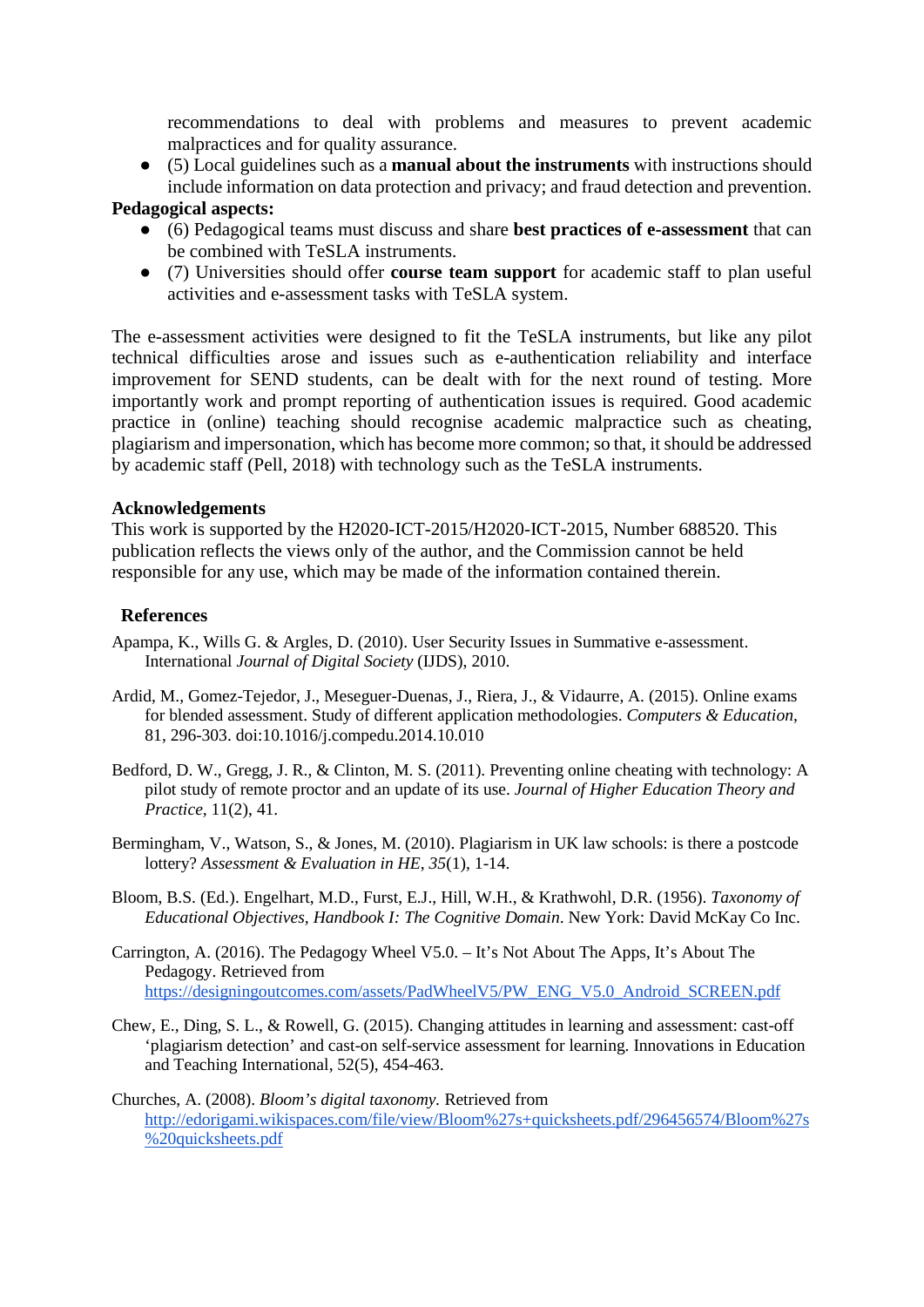- Conole, G. (2008). Capturing practice: the role of mediating artefacts in learning design. In L. Lockyer, S. Bennett, S. Agostinho, and B. Harper (Eds), *Handbook of Research on Learning Design and Learning Objects: Issues, Applications and Technologies*. New York: IGI Global.
- Crisp, G. T. (2010). Interactive e-Assessment Practical approaches to constructing more sophisticated online tasks. *Journal of Learning Design*, 3(3), 1–10. doi:10.5204/jld.v3i3.57
- Crisp, G. T. (2014). Assessment in Next Generation Learning Spaces. In K. Fraser (Ed.), The Future of Learning and Teaching in Next Generation Learning Spaces. *International Perspectives on Higher Education Research* (Vol. 12) (pp. 85–100). Emerald Group Publishing Limited.
- EC (2017). Responsible Research and Innovation. European Commission. <https://ec.europa.eu/programmes/horizon2020/en/h2020-section/responsible-research-innovation>
- EC (2012). *Assessment of Key Competences in Initial Education and Training: Policy Guidance.* Commission staff working document. European Commission. Retrieved fro[m](http://eose.org/wp-content/uploads/2014/03/Assessment-of-Key-Competences-ininitial-education-and-training.pdf) [http://eose.org/wp](http://eose.org/wp-content/uploads/2014/03/Assessment-of-Key-Competences-ininitial-education-and-training.pdf)[content/uploads/2014/03/Assessment-of-Key-Competences-ininitial-education-and-training.pdf](http://eose.org/wp-content/uploads/2014/03/Assessment-of-Key-Competences-ininitial-education-and-training.pdf)
- EMHE (2012*)*. *Making the most of our potential: consolidating the European Higher Education Area. Bucharest Communiqué. Final version.* Bucharest: European Higher Education Area. Retrieved from https://media.ehea.info/file/2012\_Bucharest/67/3/Bucharest\_Communique\_2012\_610673.pdf
- ESG (2015) Standards and Guidelines for Quality Assurance in the European Higher Education Area Brussels, Belgium. Retrieved from [http://www.enqa.eu/wp](http://www.enqa.eu/wp-content/uploads/2015/11/ESG_2015.pdf)[content/uploads/2015/11/ESG\\_2015.pdf](http://www.enqa.eu/wp-content/uploads/2015/11/ESG_2015.pdf)
- Ferrell, G. (2014). *Electronic management of assessment (EMA): a landscape review.* Retrieved fro[m](http://repository.jisc.ac.uk/5599/1/EMA_REPORT.pdf) [http://repository.jisc.ac.uk/5599/1/EMA\\_REPORT.pdf](http://repository.jisc.ac.uk/5599/1/EMA_REPORT.pdf)
- Gao, Q. (2012). Biometric authentication to prevent e-cheating. Instructional Technology.
- Guàrdia, L., Crisp, G., & Alsina, I. (2017). Trends and challenges of e-assessment to enhance Student learning in higher education. In E. Cano & G. Ion (Ed.), *Innovative Practices for Higher Education Assessment and Measurement,* (pp. 36-56). USA: IGI Global.
- Guerrero-Roldán, A.-E. & Noguera, I. (2018). A model for aligning assessment with competences and learning activities in online courses. *The Internet and Higher Education,* 38, 36-46. doi: 0.1016/j.iheduc.2018.04.005.
- Harmon, O., Lambrinos, J., & Buffolino, J. (2010). Assessment Design and Cheating Risk in Online Instruction. Online Journal of Distance Learning Administration, 13(3).
- IPPHEAE (2013). Impact of Policies for Plagiarism in Higher Educatio[n](http://plagiarism.cz/ippheae/) <http://plagiarism.cz/ippheae/>
- Ivanova, M., Rozeva, A., & Durcheva, M. (2016). Towards e-Assessment Models in Engineering Education: Problems and Solutions. *Advances in Web-Based Learning ICWL 2016*, Rome, Italy, Volume 10013 of the series Lecture Notes in Computer science pp 178-181, DOI 10.1007/ 978- 3-319-47440-3\_20, [https://link.springer.com/chapter/10.1007/978-3-319-47440-3\\_20](https://link.springer.com/chapter/10.1007/978-3-319-47440-3_20)
- Janssen, J., Guerrero-Roldán, A.E., Hermans, H., & Noguera, I. (2018). Authentication *and authorship verification in e-assessment: addressing the need for a generic conceptual model of educational assessment.*
- JISC (2010). *Effective assessment in a digital age*. Retrieved from https://www.dkit.ie/system/files/JISC%20Effective%20Assessment%20in%20a %20digital%20age.pdf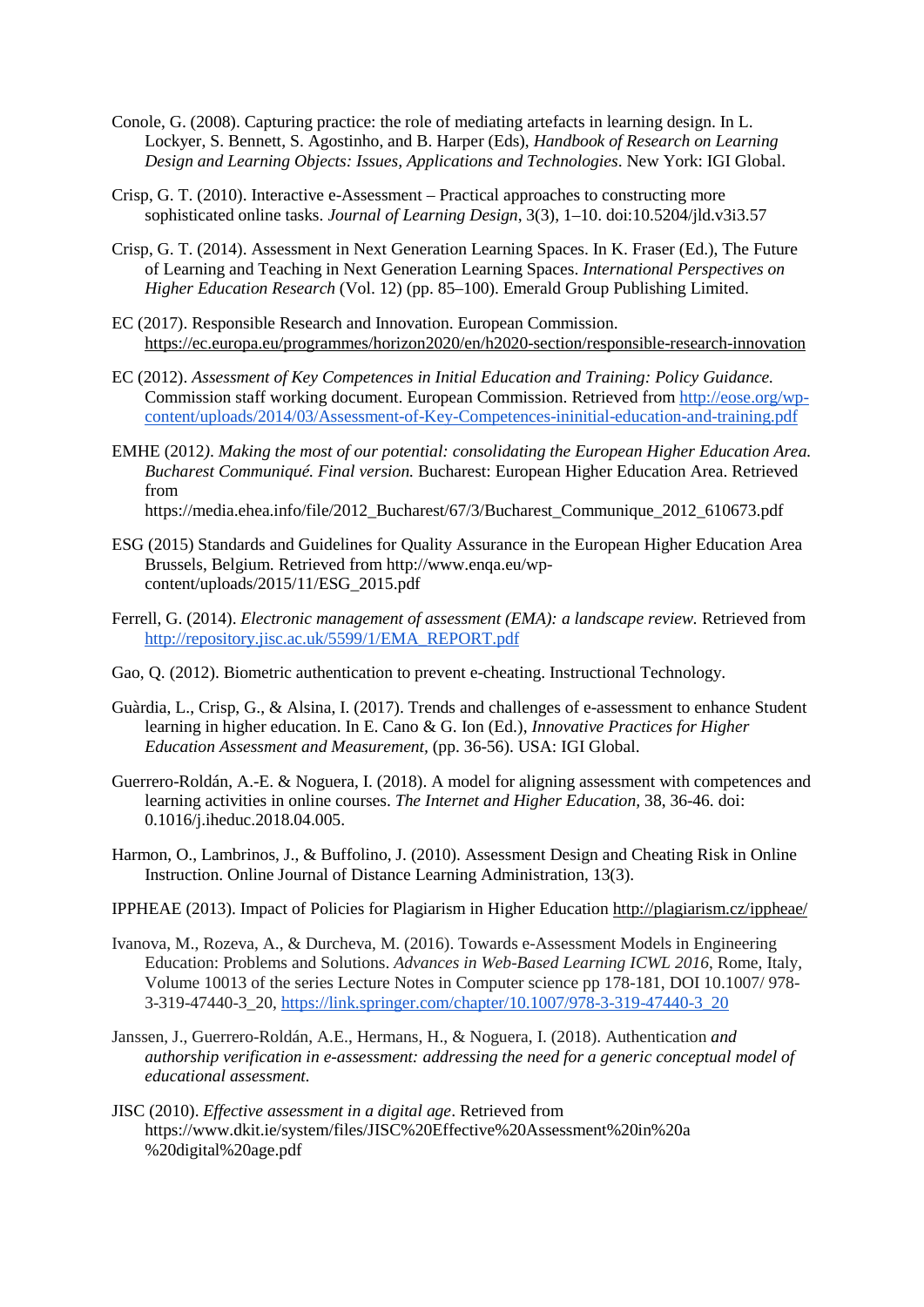- Karim, N. A., & Shukur, Z. (2016). Proposed features of an online examination interface design and its optimal values. *Computers in Human Behavior*, *64*, 414-422.
- Kambourakis, G., & Damopoulos, D. (2013). A competent post-authentication and non-repudiation biometric-based scheme for m-learning. *Proceedings of the 10th IASTED International Conference on Web-based Education*, WBE 2013, Elsevier, Innsbruck, Austria, pp. 821-827.
- Kiennert, C., Rocher, P-O., 1, Ivanova, M., Rozeva, A., Durcheva, M., & Garcia-Alfaro, J. (2017). Security Challenges in e-Assessment and Technical Solutions, iV2017 – 21st International Conference Information Visualisation 11 - 14 July 2017 London South Bank University ● London ● UK, pp.366-371, 2375-0138/17 \$31.00 © 2017 IEEE, DOI 10.1109/iV.2017.70
- Law, P. (2016). Digital badging at The Open University: recognition for informal learning. *Open Learning: The Journal of Open, Distance and e-Learning.* 30(3), 221-234.
- Manoharan, S. (2016). Personalized assessment as a means to mitigate plagiarism. *IEEE Transactions on Education*, 60(2), 112-119. doi:10.1109/TE.2016.2604210
- Mellar, H. (2016). *D2.1 Report with the state of the art.* Retrieved from TeSLA Project Websit[e](http://tesla-project.eu/deliverable/deliberable-2/) <http://tesla-project.eu/deliverable/deliberable-2/>
- Mellar, H., Peytcheva-Forsyth, R., Kocdar, S., Karadeniz, A., Yovkova, S. (2018). Addressing cheating in e-assessment using student authentication and authorship checking systems: teachers' perspectives. In nternational Journal for Educational Integrit, 2018 14:2; https://doi.org/10.1007/s40979-018-0025-x
- Noguera, I., Guerrero-Roldán, A. E., & Rodríguez M.E. (2017) Assuring Authorship and Authentication Across the e-Assessment Process. In: Joosten-ten Brinke D., Laanpere M. (eds) Technology Enhanced Assessment. TEA 2016. Communications in Computer and Information Science, vol 653. Springer, Cham
- Noguera, I., Guerrero-Roldán, A.-E., Peytcheva-Forsyth, R. & Yovkova, B. (2018). Perceptions of students with special educational needs and disabilities towards the use of e-assessment in online and blended education: barrier or aid? Proceedings of the INTED Conference, 5th-7th March 2018, Valencia, Spain.
- Novakovich, J., & Long, E. (2013). Digital performance learning: Utilizing a course weblog for mediating communication. *Educational Technology & Society*, 16(4), 231-241.
- Okada, A., Mendonca M. & Scott, P. (2015). Effective web videoconferencing for proctoring online oral exams: a case study at scale in Brazil. Open Praxis Journal of OECD 7 (3) 227-242.
- Okada, A; Whitelock, D; Holmes, W. & Edwards, C. (2018). e-Authentication for online assessment: a mixed-method study. British Journal of Educational Technology.
- Osman, A. H., Salim, N., & Abuobieda, A. (2012). Survey of text plagiarism detection. *Computer Engineering and Applications Journal*, 1(1), 37–45.
- Park, C. (2004). Rebels without a cause: Towards an institutional framework for dealing with student plagiarism. Journal of Further and Higher Education, 28(3), 291–306.
- Pell, D. (2018). That's Cheating: The (Online) Academic Cheating 'Epidemic' and What We Should Do About It. In: Creativity and Critique in Online Learning - Exploring and Examining Innovations in Online Pedagogy. Palgrave Macmillan
- QAA (2016)[.](http://www.qaa.ac.uk/en/Publications/Documents/Plagiarism-in-Higher-Education-2016.pdf) [Plagiarism in Higher Education](http://www.qaa.ac.uk/en/Publications/Documents/Plagiarism-in-Higher-Education-2016.pdf) Custom essay writing services: an exploration and next steps for the UK higher education sector.